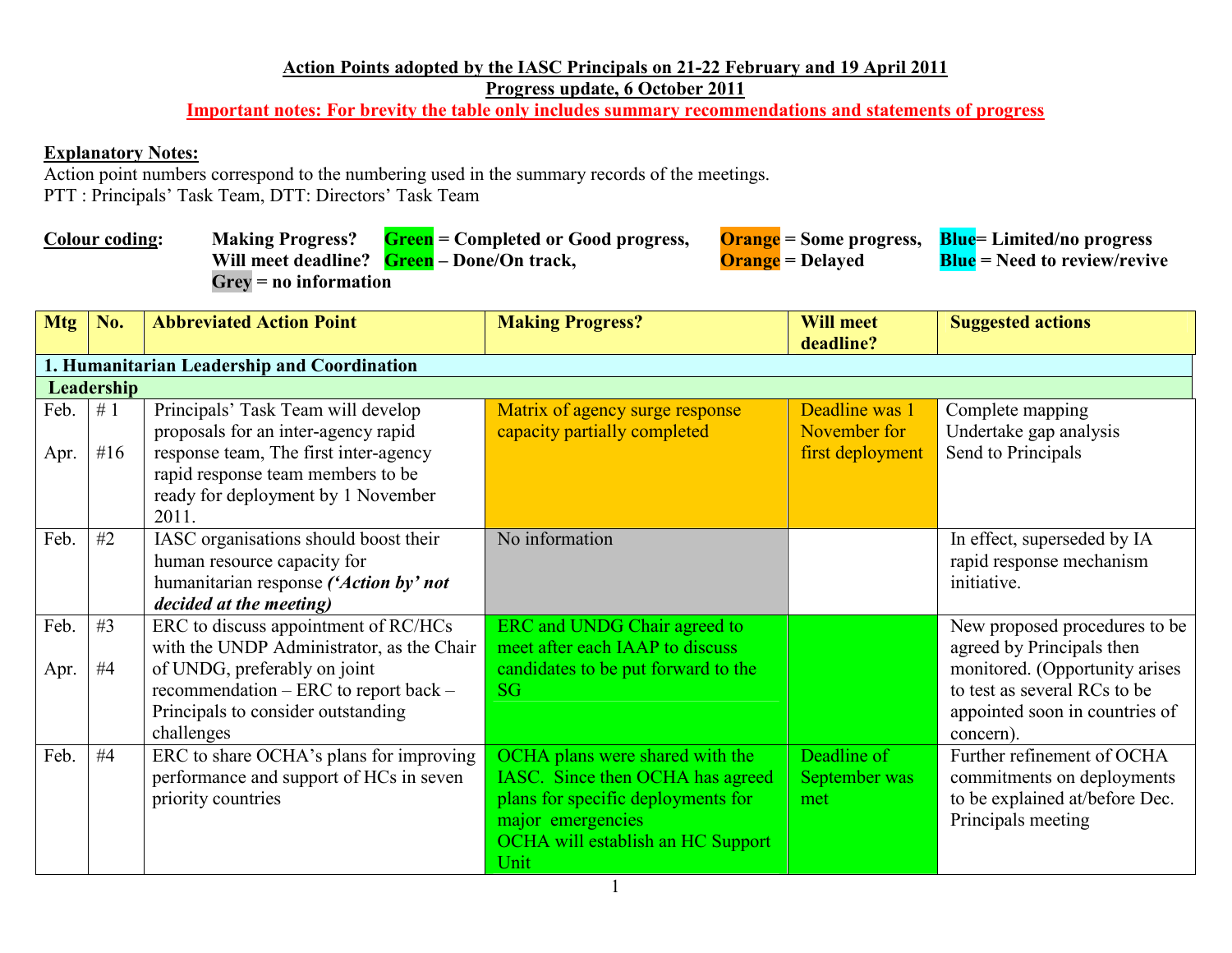| <b>Mtg</b> | No.   | <b>Abbreviated Action Point</b>                                                                                                                                                                                  | <b>Making Progress?</b>                                                                                             | <b>Will meet</b><br>deadline?                   | <b>Suggested actions</b>                                                                                                                                  |
|------------|-------|------------------------------------------------------------------------------------------------------------------------------------------------------------------------------------------------------------------|---------------------------------------------------------------------------------------------------------------------|-------------------------------------------------|-----------------------------------------------------------------------------------------------------------------------------------------------------------|
| Apr.       | #8    | OCHA to propose actions to strengthen<br>adherence to HCT guidance, including<br>OCHA support to the HC in management<br>of HCT. Action by: OCHA by September<br>2011                                            | DTT discussions will propose<br>strengthening of the accountability<br>between HC and HCT                           | Deadline not<br>met,                            | DTT will propose strategic<br>framework for HC-HCT<br>accountability.<br>In 2012, inter-agency rapid<br>response training will cover<br>HCT relationships |
| Feb.       | #5    | Develop a guide on how international<br>humanitarian response systems engage<br>with national government and non<br>explain<br>government<br>actors<br>and<br>humanitarian<br>principles<br>governing<br>action. | OCHA in 2 regions (LAC/MENA)<br>has drafted guideline for governments<br>on international response<br>coordination. | No deadline was<br>set                          | A generic guide to be produced<br>drawing on regional examples.                                                                                           |
| Feb.       | # $6$ | IASC agencies to review own progress in<br>integrating responsibility for collective                                                                                                                             | Before and since July WG – where<br>discussed- all bar one organisation                                             | <b>Initial deadline</b><br>of July 2011         | SWG on L+C to analyse<br>obstacles and make proposals                                                                                                     |
| Apr.       | #19   | results into job descriptions and staff<br>appraisals of country reps and cluster<br>coordinators,.                                                                                                              | have provided information.<br>DTT proposes the adoption of a                                                        | <b>Working Group</b><br>was met with<br>partial | for further integrating<br>collective results to key<br>documents/processes.                                                                              |
| Apr        | #10   | IASC organizations report on steps to<br>include engagement/support to the HCT in<br>performance review of country/regional<br>rep.                                                                              | 'strategic framework' at country<br>level                                                                           | information                                     | If agreed, strategic framework<br>for mutual accountability of<br>HC/HCT members to be<br>developed.                                                      |
| Apr.       | #7    | Communication from heads of IASC<br>organizations to Country<br>Representatives/Directors on engagement<br>and support of the HCT as the primary<br>forum for strategy and decision-making                       | Letter drafted and awaiting comments<br>from the SWG on $L/C$                                                       | <b>Message was</b><br>due July                  | To be finalised by mid-<br>October, then consulted with<br>Principals. Should be ready to<br>send by end October.                                         |
| Apr.       | #1    | Agreed that the HC Panel will be convened                                                                                                                                                                        | HC Panel may agree to disband in its                                                                                | No deadline set                                 | Principals to be sent a                                                                                                                                   |
| Apr.       | $\#2$ | systematically to recommend to the ERC a<br>coordination model (HC, RC/HC, DHC)                                                                                                                                  | current form, instead: 1. ERC to<br>discuss RC appointments with Chair                                              |                                                 | communication on these new<br>developments.                                                                                                               |
| Apr.       | #3    | and candidate(s). If HC Panel                                                                                                                                                                                    | UNDG after IAAP, 2. RC assessment                                                                                   |                                                 | DTT proposes biennial                                                                                                                                     |
|            |       | recommendations not followed ERC will                                                                                                                                                                            | centre to be replaced by RCHC                                                                                       |                                                 | meetings of HC Panel                                                                                                                                      |
|            |       | report back to the IASC Principals on<br>reasons why. IASC Organisations to                                                                                                                                      | centre.                                                                                                             |                                                 | reviewing the performance of<br>HC <sub>s</sub> .                                                                                                         |
|            |       | propose candidates to the HC Panel 24                                                                                                                                                                            |                                                                                                                     |                                                 |                                                                                                                                                           |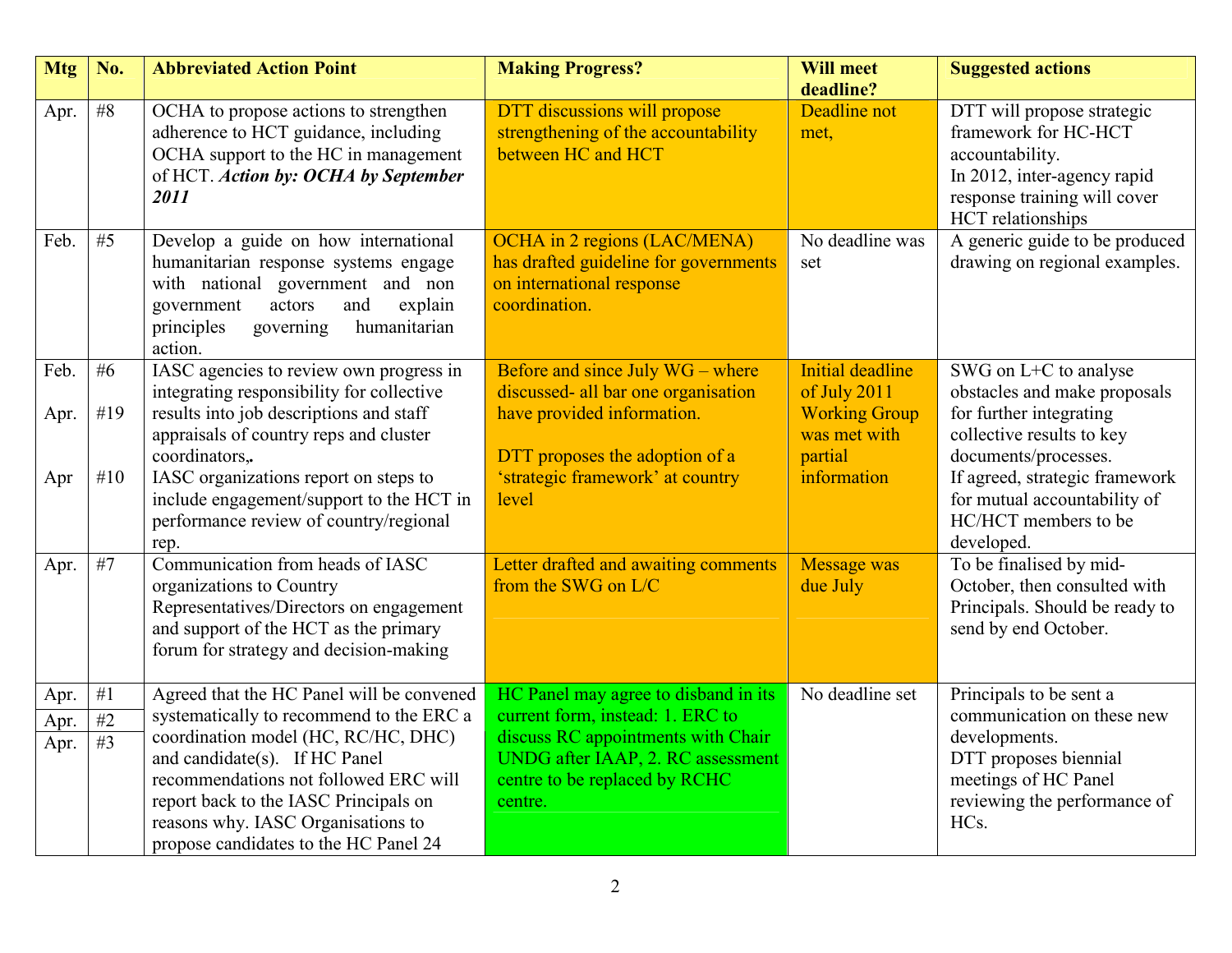| <b>Mtg</b> | No.        | <b>Abbreviated Action Point</b>                               | <b>Making Progress?</b>               | <b>Will meet</b><br>deadline? | <b>Suggested actions</b>               |  |
|------------|------------|---------------------------------------------------------------|---------------------------------------|-------------------------------|----------------------------------------|--|
|            |            |                                                               |                                       |                               |                                        |  |
|            |            | hours in advance.                                             |                                       |                               |                                        |  |
|            |            |                                                               |                                       |                               |                                        |  |
| Apr.       | # $6$      | IASC organisations on the IAAP to give                        | Uneven attention in practice          |                               | Need to resolve whether this           |  |
|            |            | full consideration to candidates                              |                                       |                               | recommendation is still relevant       |  |
|            |            | recommended by the HC Panel                                   |                                       |                               | in the light of DTT proposals          |  |
|            |            |                                                               |                                       |                               | (see above)                            |  |
| Apr.       | #5         | Agreed to propose at least three candidates                   | No information so far                 | Due date is                   | Report of Principals                   |  |
|            |            | per IASC organisation, for the HC Pool                        |                                       | December                      | nominations to be compiled in          |  |
|            |            |                                                               |                                       |                               | January 2012.                          |  |
|            |            | <b>1.2 Cluster Coordination</b>                               |                                       |                               |                                        |  |
|            |            |                                                               |                                       |                               |                                        |  |
| Feb.       | #7         | Clarify and strengthen inter-cluster                          | Draft guidance presented to the DTT   | Deadline was end              | Underlying concepts still to be        |  |
| Apr.       | #12        | coordination - finalize guidance on                           | - discussed but not agreed.           | June                          | resolved by PTT/Principals             |  |
|            |            | inter-cluster coordination at the country                     |                                       |                               |                                        |  |
|            |            | level.                                                        |                                       |                               |                                        |  |
| Feb.       | #8a)       | Define how organisations can 'opt-in'                         | Three NGO consortia have proposed     | Deadline 1                    | Consultations with IASC                |  |
|            |            | to a country-level cluster (NGOs to                           | minimum commitments for cluster       | September met                 | organisations to be concluded          |  |
|            |            | advise on the minimum requirements)                           | participation                         |                               |                                        |  |
| Feb        | #8b)       | Establishment of a limited strategic group                    | No one was tasked. The issue is still |                               | SWG on cluster approach to             |  |
|            |            | of organizations with the most operational                    | live but no progress                  |                               | develop a proposal before Nov.<br>PTT. |  |
|            |            | capacity. ('Action by' not decided at the<br><i>meeting</i> ) |                                       |                               |                                        |  |
|            | #9         | NGO participation in HCTs enhanced                            | NGO consortia have just (5/10)        | Deadline Sept 1               | Minimum commitments to be              |  |
| Apr.       |            | IASC NGO consortia to lead                                    | submitted a proposal NGO              | was met                       | reviewed and agreed by all             |  |
| Apr        | #14        | consultations to agree minimum                                | participation in                      |                               | IASC organisations.                    |  |
|            |            | commitments                                                   |                                       |                               | DTT supported NGO sharing              |  |
| Apr        | #15        | Work with other IASC organizations to                         |                                       |                               | cluster leadership, where              |  |
|            |            | agree country-level cluster participation                     |                                       |                               | feasible.                              |  |
|            |            | criteria.                                                     |                                       |                               |                                        |  |
| Feb.       | #9         | Retain but revise the responsibilities of                     | DTT has a proposal based on           | No deadline was               | Agree new POLR guidance                |  |
|            |            | the Provider of Last Resort;                                  | modified 2008 POLR definition         | set                           | and send for Principals                |  |
| Apr.       | Ann        | Suggest a more adequate definition for                        |                                       |                               | endorsement.                           |  |
|            | ${\rm ex}$ | "provider of last resort",                                    |                                       |                               |                                        |  |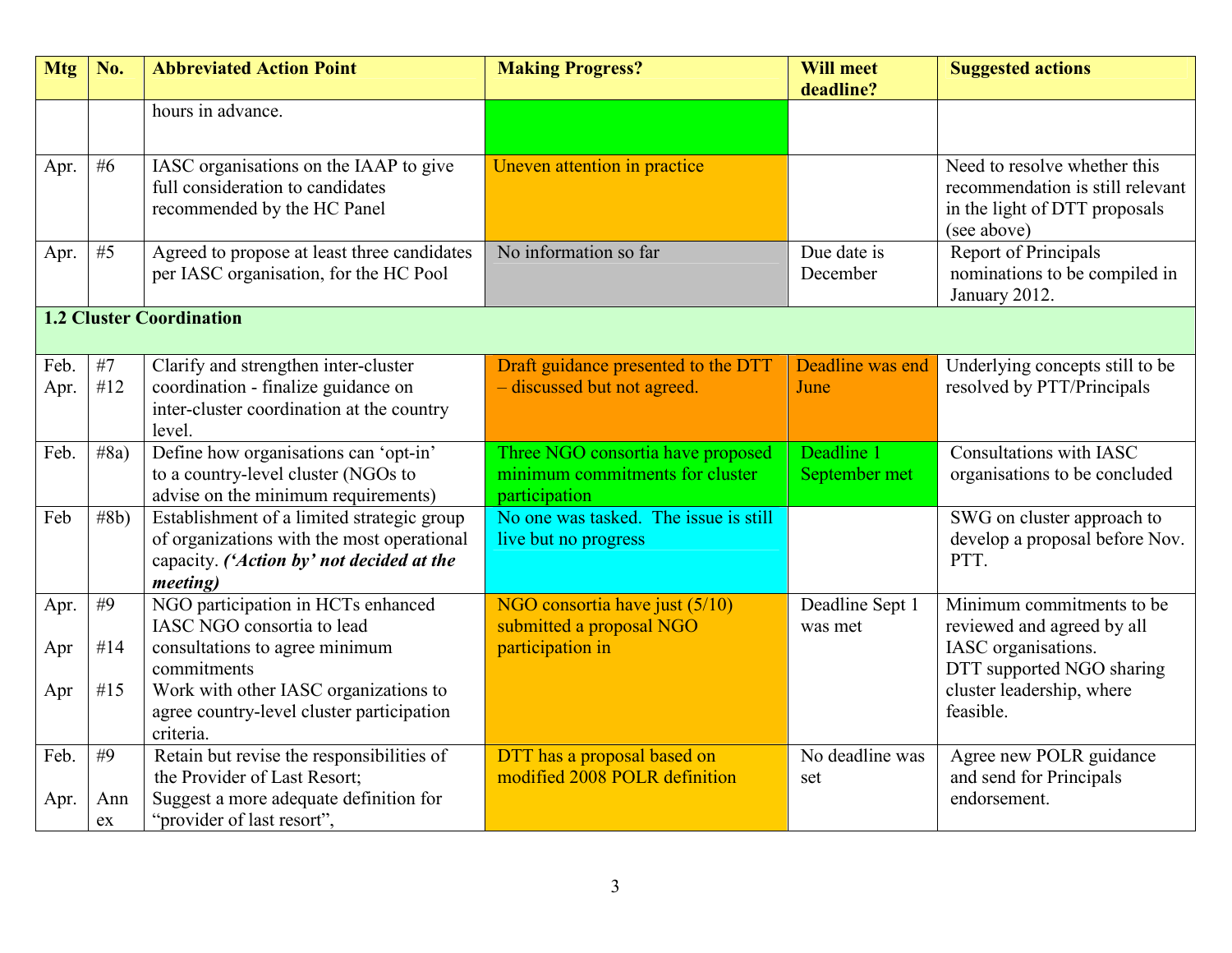| <b>Mtg</b>   | No.        | <b>Abbreviated Action Point</b>                                                                                                               | <b>Making Progress?</b>                                                                                      | <b>Will meet</b>                                          | <b>Suggested actions</b>                                                                                                                       |
|--------------|------------|-----------------------------------------------------------------------------------------------------------------------------------------------|--------------------------------------------------------------------------------------------------------------|-----------------------------------------------------------|------------------------------------------------------------------------------------------------------------------------------------------------|
| Apr.         | #18        | Completion IASC Guidance on Cluster<br>Coordination<br>with<br>national,<br>sub-<br>local<br>national<br>and<br>structures<br>governments.    | Guidance<br>completed,<br>note<br>endorsed by the IASC WG and<br>shared.                                     | deadline?<br>No deadline was<br>set                       | DTT retreat called for review                                                                                                                  |
| Feb.         | #10        | Clusters to support and be consciously<br>integrated into national coordination<br>structures                                                 | No analysis available                                                                                        |                                                           | DTT proposes review of how<br>well this is happening<br>alongside a wider review of<br>cluster activation and<br>deactivation                  |
| Apr.         | #17        | Agreed that the ERC will convene an ad<br>hoc Principals meeting within 48 hours<br>of a major new emergency                                  | Procedure tested with Libya                                                                                  | No deadline set                                           | Prepare Standing Operating<br>Procedure                                                                                                        |
|              |            | 2. Accountability for Performance                                                                                                             |                                                                                                              |                                                           |                                                                                                                                                |
| Feb.<br>Feb. | #11<br>#12 | Agreed to establish a performance<br>framework for humanitarian action,<br>Agreed to strengthen inter-agency                                  | Idea of a performance framework<br>was essentially superceded by the<br>April specific decisions on          | No deadline set                                           |                                                                                                                                                |
|              |            | monitoring using the performance<br>framework as a basis for assessment,<br>and reporting to the ERC.                                         | accountability CAP, Peer Review,<br>RTE etc.                                                                 |                                                           |                                                                                                                                                |
| Apr.         | #20        | Clusters to develop clear strategies that<br>lay out its collective results how results<br>can be achieved. (PTT to propose pilot<br>process) | CAP guidance was enhanced.<br>Otherwise no progress on plans for<br>pilot process                            | Deadline of end<br>July not met                           | PTT to agree how/whether to<br>proceed with the pilot process<br>to develop cluster strategies for<br>collective results                       |
| Apr.         | #22        | Agreed that CAPs and CHAPs need to<br>be more strategic, with well-developed<br>cluster strategies                                            | 2012 CAP Guidelines revamped with<br>more guidance on being "strategic"<br>and specifying clear deliverables | Deadline was for<br><b>PTT</b> to discuss<br>in September | CAP SWG will do light review<br>of 2012 CAPs for how<br>strategic they are, against set<br>criteria, before the December<br>Principals meeting |
| Feb.         | #13        | Agreed to establish a system for HCTs                                                                                                         | DTT will recommend peer review                                                                               | Target was 2                                              | Agree how/whether mutual                                                                                                                       |
|              |            | to undertake peer reviews.                                                                                                                    | not adopted at the moment-rather                                                                             | pilot countries                                           | performance review between                                                                                                                     |
| Apr.         | #23        | Agreed to pilot a peer review process.                                                                                                        | $360^\circ$ review mechanism.                                                                                | before Dec<br><b>Principals</b>                           | HC and HCT members is to be<br>instituted                                                                                                      |
| Apr.         | #21        | OCHA to identify good practices in the                                                                                                        | 2012 CAP Guidelines include best                                                                             | Completed                                                 | Suggest circulate more widely                                                                                                                  |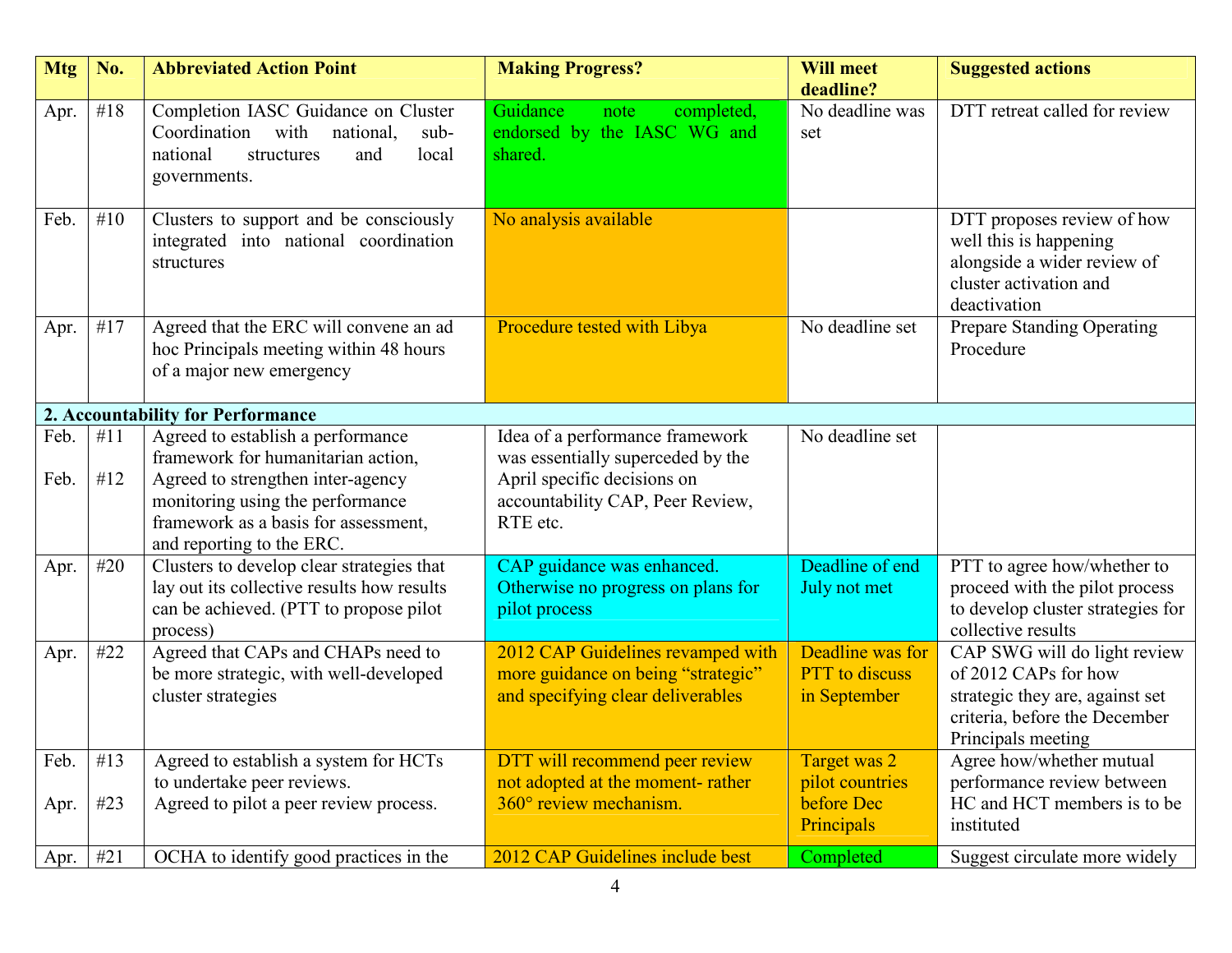| <b>Mtg</b> | No. | <b>Abbreviated Action Point</b>                                                                                                                                                                                     | <b>Making Progress?</b>                                                                                                                                                  | <b>Will meet</b><br>deadline?                              | <b>Suggested actions</b>                                                                                                                                                                                                   |
|------------|-----|---------------------------------------------------------------------------------------------------------------------------------------------------------------------------------------------------------------------|--------------------------------------------------------------------------------------------------------------------------------------------------------------------------|------------------------------------------------------------|----------------------------------------------------------------------------------------------------------------------------------------------------------------------------------------------------------------------------|
|            |     | development of strategic CHAPs and<br>circulate these examples to all HCs                                                                                                                                           | practices<br>Guidance paper on "Role of the HC<br>in the CAP." prepared.                                                                                                 | before<br>December<br>deadline                             | document on Role of HC in<br>CAPs to the Principals                                                                                                                                                                        |
| Apr.       | #24 | RTEs to 1) provide practical and<br>immediately implementable<br>recommendations 2) focus on specific<br>aspects of the humanitarian response 3) be<br>undertaken for complex and conflict-<br>related emergencies. | Procedures have been updated to<br>include complex emergencies<br>The guidelines require real-time<br>feedback and at country level.<br>Complex emergencies are included | Completed by<br>September as<br>planned                    | Note - Procedure has been<br>modified as requested but DTT<br>discussion implied need for<br>further focus on coordination<br>arrangements for quicker RTE<br>results.<br>Revised RTE procedures<br>require WG endorsement |
| Apr.       | #25 | Implement the recommendations of<br>Real Time Evaluations                                                                                                                                                           | ERC shared compilation of 24 RTE<br>global level recommendations with<br><b>Principals in August</b>                                                                     | Completed by<br>September as<br>planned                    | No further response is expected<br>from Principals<br>Ensure global<br>recommendations included in<br>IA-RTE evaluator briefing                                                                                            |
| Apr.       | #26 | Clarify relationship and accountability<br>between the cluster coordinators,<br>agency country representatives, HCTs<br>and the HCs and OCHA.                                                                       | DTT will make a proposal on 360<br>degree accountability                                                                                                                 | Deadline was<br>not set                                    | DTT proposal to be considered<br>by PTT on 10 Oct                                                                                                                                                                          |
|            |     | 3. Accountability to Affected People                                                                                                                                                                                |                                                                                                                                                                          |                                                            |                                                                                                                                                                                                                            |
| Feb.       | #14 | Organisations commit to build<br>accountability affected people into<br>internal procedures                                                                                                                         | See #29 below                                                                                                                                                            | No deadlines<br>were set                                   |                                                                                                                                                                                                                            |
| Apr.       | #27 | Include accountability to affected<br>populations in all relevant<br>statements/policies by the end of 2012.<br>Reflect in agreements with operational<br>partners.                                                 | No information                                                                                                                                                           | First progress<br>report needed by<br>mid November<br>2011 | Allow 6 months after<br>Operational Framework agreed<br>for a first report, ie mid 2012<br>instead of.                                                                                                                     |
| Apr.       | #28 | Needs assessment as well as<br>monitoring, review and evaluation<br>processes (including IA-RTE);<br>systematically include participation of                                                                        | Multi-cluster/sector Initial and Rapid<br>Assessment tool calls for affected<br>persons' input into the designation of<br>needs                                          | Deadline of<br>September                                   | Evaluate after one year<br>whether participation is taking<br>place in these processes                                                                                                                                     |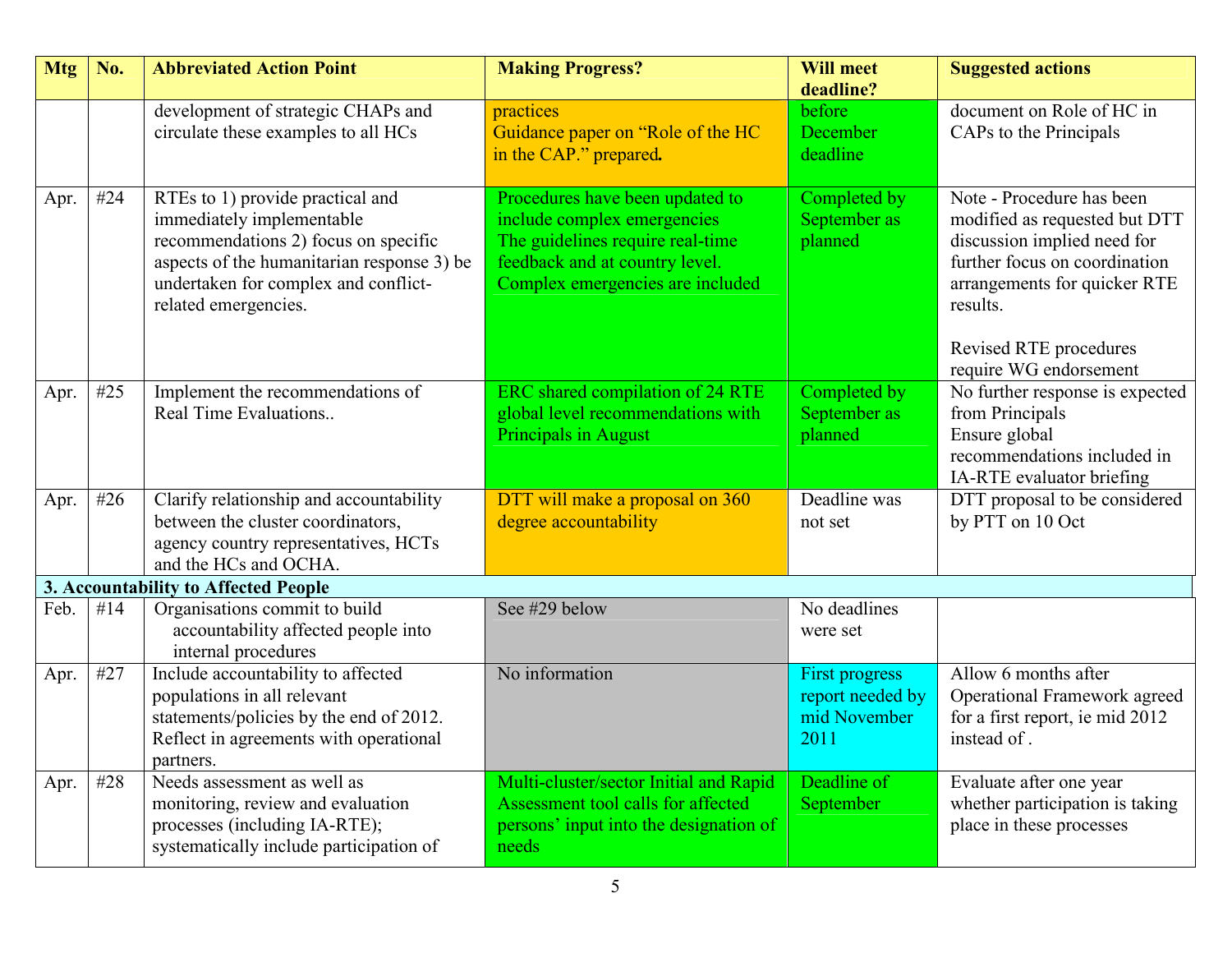| <b>Mtg</b> | No. | <b>Abbreviated Action Point</b>                                                                                                                                                                                                                            | <b>Making Progress?</b>                                                                                                                                     | <b>Will meet</b><br>deadline?                             | <b>Suggested actions</b>                                                                                                                                                                           |
|------------|-----|------------------------------------------------------------------------------------------------------------------------------------------------------------------------------------------------------------------------------------------------------------|-------------------------------------------------------------------------------------------------------------------------------------------------------------|-----------------------------------------------------------|----------------------------------------------------------------------------------------------------------------------------------------------------------------------------------------------------|
|            |     | affected population                                                                                                                                                                                                                                        | IA RTE TOR state requirement for<br>"direct consultations with affected<br><i>populations</i> "                                                             |                                                           |                                                                                                                                                                                                    |
| Apr.       | #29 | SWG on the Cluster Approach to<br>propose inter-agency mechanisms for<br>participation, information provision,<br>feedback and complaints handling.                                                                                                        | The sub-group of the SWG on the<br>Cluster Approach has agreed an<br>operational framework'. Active<br>contributions from NGO<br>accountability initiatives | Proposal to<br>Principals on<br>track for mid<br>November | Principals review/agree<br>framework in December.<br>Meanwhile SWG sub-group<br>will engage with NGO pilo                                                                                          |
| Apr.       | #30 | New information on the emergency<br>situation, and humanitarian responses<br>systematically communicated to<br>affected populations.                                                                                                                       | Draft 'Operational<br>Framework' includes<br>communications, and opening<br>information systems to affected<br>communities, otherwise progress<br>limited   | No deadline<br>assigned                                   | Commitments in 'operational<br>framework' to be agreed by<br>Principals                                                                                                                            |
|            |     | <b>4. Building National Capacity for Preparedness</b>                                                                                                                                                                                                      |                                                                                                                                                             |                                                           |                                                                                                                                                                                                    |
| Apr.       | #31 | Requested UNDP; WB to redraft the<br>background paper with specific actions<br>points                                                                                                                                                                      | Paper has been revised twice and is<br>about to be submitted to the ERC for<br>review.                                                                      | Multiple<br>consultations<br>have caused<br>delays        | To be circulated to ERC and<br>Principals for<br>consideration/approval                                                                                                                            |
| Feb.       | #15 | Requested the preparation, by the IASC<br>Sub-Working Group (SWG) on<br>Preparedness, of 1) report mapping the<br>current contribution of actors to<br>preparedness and 2) a mapping of<br>institutional DRR and preparedness<br>capacities and activities | Part 1 completed and included in<br>revised UNDP/WB preparedness<br>paper.<br>Part 2 completed Ghana, limited<br>uptake in other countries                  | No deadline set                                           | Possible mapping of capacity<br>to be led by CADRI <sup>1</sup> .<br>Possible new countries Mali<br>and Philippines (not in line<br>with Principals request to<br>tackle countries in deep crisis) |
| Apr.       | #32 | Agreed to support the initiative on building<br>capacity for emergency preparedness in<br>Nepal, Ghana, Uganda and Haiti, as<br>already initiated by the IASC Sub-                                                                                         | Good progress in Ghana but little in<br>Nepal, Haiti, Uganda. CADRI is<br>gaining more acceptance as a support<br>mechanism.                                | Deadline not<br>until 2012                                | Requires: greater engagement<br>by RCs, and full time dedicated<br>focal point in country (as per<br>Ghana)                                                                                        |

<sup>&</sup>lt;sup>1</sup> Capacity for Disaster Reduction Initiative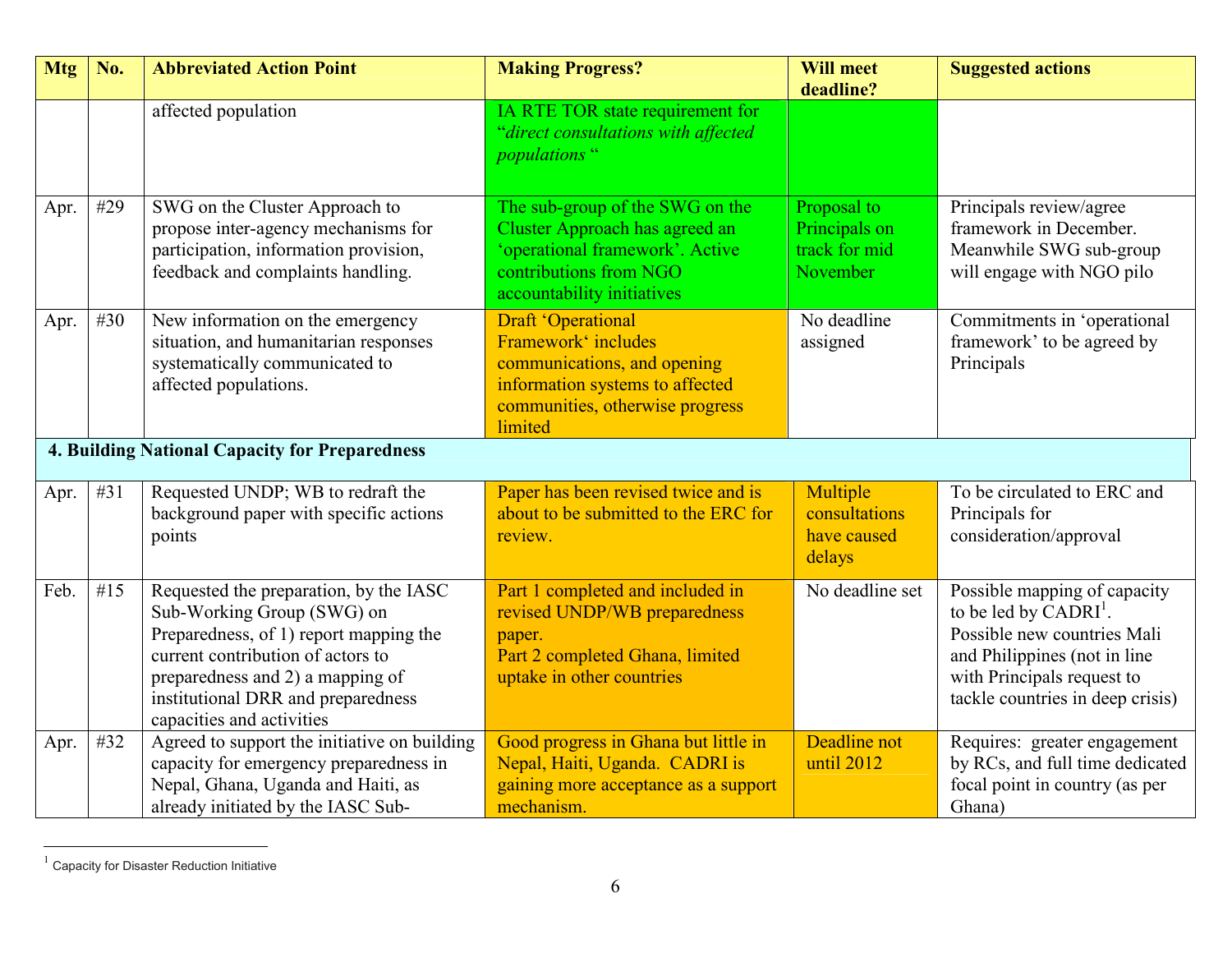| <b>Mtg</b>          | No.               | <b>Abbreviated Action Point</b>                                                                                                                                                                                                                                                                                                                                                      | <b>Making Progress?</b>                                                                                                                                                         | <b>Will meet</b><br>deadline?                | <b>Suggested actions</b>                                                                                                                                                                                                               |
|---------------------|-------------------|--------------------------------------------------------------------------------------------------------------------------------------------------------------------------------------------------------------------------------------------------------------------------------------------------------------------------------------------------------------------------------------|---------------------------------------------------------------------------------------------------------------------------------------------------------------------------------|----------------------------------------------|----------------------------------------------------------------------------------------------------------------------------------------------------------------------------------------------------------------------------------------|
|                     |                   | Working Group on Preparedness. Action<br>by: SWG on Preparedness.                                                                                                                                                                                                                                                                                                                    | More emergency simulations are<br>being done with governments eg Haiti                                                                                                          |                                              | SWG to undertake lessons<br>learnt exercise for 2011.                                                                                                                                                                                  |
| Feb.                | #16               | Welcomed the World Bank's offer of<br>technical and financial support to the<br>development and implementation of<br>national preparedness and recovery plans,                                                                                                                                                                                                                       | WB has explained its conditions for<br>funding – primarily to governments,<br>only exceptionally via the UN                                                                     | n/a                                          | Explore potential for World<br>Bank funding to governments<br>to improve buy-in by country<br>teams                                                                                                                                    |
| Feb.                | #17               | Agreed to initiate a dialogue with<br>development and humanitarian donors on<br>funding 'divide' between preparedness,<br>relief and recovery, with the ERC taking<br>the lead to convene the relevant parties.                                                                                                                                                                      | No progress - no action was assigned                                                                                                                                            |                                              | Determine who is to carry this<br>forward                                                                                                                                                                                              |
| Apr.                | #33               | Agreed that UNDP, as the Chair of the<br>Early Recovery Working Group, will make<br>recommendations to the IASC on how<br>early recovery can be further strengthened.                                                                                                                                                                                                                | Paper discussed between UNDP and<br><b>IASC Sect - now being revised</b>                                                                                                        | <b>Deadline</b> was<br>June 2011, not<br>met |                                                                                                                                                                                                                                        |
|                     |                   | 5. Advocacy and Communications                                                                                                                                                                                                                                                                                                                                                       |                                                                                                                                                                                 |                                              |                                                                                                                                                                                                                                        |
| Feb.<br>Apr<br>Apr. | #18<br>#35<br>#34 | Communications directors 1) keep an<br>overview of media messaging by IASC<br>organisations<br>and<br>address<br>communications gaps 2) determine 2-3<br>main themes per year, 3) agree common<br>messages about challenges for the ERC<br>Humanitarian<br>Agreed<br>that<br>the<br>Communication Group should continue<br>as an informal group.<br>Humanitarian Space Core Group to | Humanitarian Communications Group<br>(HCG) has been established but joint<br>communications strategy for new<br>emergencies not advancing<br>Humanitarian Space Core Group (now | No deadline set                              | Principals to ensure fuller<br>engagement senior<br>communications officers.<br>Reconcile inconsistent Aps<br>18/34 by having TF on<br>Humanitarian Space/CivMil<br>propose themes and messages<br>and HCG devising comms<br>strategy. |
|                     |                   | propose 2-3 themes per year for<br>agreement by the Principals then IASC<br>organisations develop communications<br>messages.                                                                                                                                                                                                                                                        | TF on HS and CivMil) provided<br>messages on counter-terrorism.                                                                                                                 |                                              |                                                                                                                                                                                                                                        |
| Feb                 | #19               | Use 20th anniversary of 46/182, to hold<br>a series of IASC Principals                                                                                                                                                                                                                                                                                                               | Plans for commemoration are<br>advancing well but the purpose                                                                                                                   | No deadline set                              | Organising group is requesting<br>clarity on the exact goals of the                                                                                                                                                                    |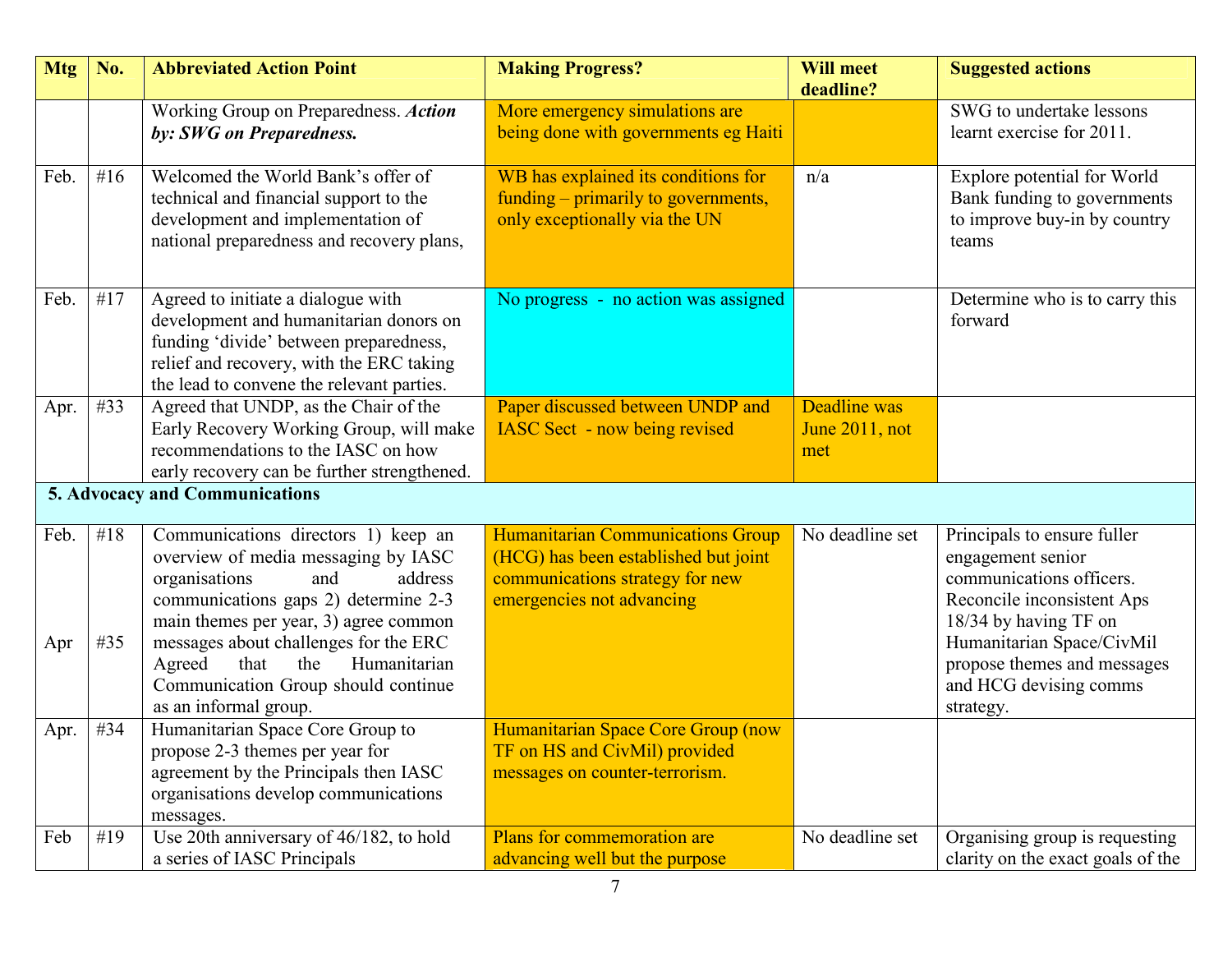| <b>Mtg</b>                                                                                                                                                | No.                                                                                                                                                                                |                                                                                                                                                                                                                                                    | <b>Abbreviated Action Point</b>                                                                                         | <b>Making Progress?</b>                                                                                                            | <b>Will meet</b><br>deadline?                                                                                                     | <b>Suggested actions</b> |  |
|-----------------------------------------------------------------------------------------------------------------------------------------------------------|------------------------------------------------------------------------------------------------------------------------------------------------------------------------------------|----------------------------------------------------------------------------------------------------------------------------------------------------------------------------------------------------------------------------------------------------|-------------------------------------------------------------------------------------------------------------------------|------------------------------------------------------------------------------------------------------------------------------------|-----------------------------------------------------------------------------------------------------------------------------------|--------------------------|--|
|                                                                                                                                                           |                                                                                                                                                                                    | messages.                                                                                                                                                                                                                                          | consultations/briefings with Member<br>States to explain the humanitarian<br>system and communicate joint               | remains unclear                                                                                                                    |                                                                                                                                   | commemoration            |  |
| Feb                                                                                                                                                       | #20                                                                                                                                                                                |                                                                                                                                                                                                                                                    | Develop communications strategy on<br>Principals reforms from December-<br>February-April Principals meetings.          | Statement of purpose for reforms<br>disseminated. Otherwise no strategy as<br>yet. IASC Secretariat is in discussion<br>with CISB. | No deadline set<br>In 2012, build communications<br>strategy for Principals reforms<br>drawing practical achievements<br>to date. |                          |  |
| <b>AOB</b>                                                                                                                                                |                                                                                                                                                                                    |                                                                                                                                                                                                                                                    |                                                                                                                         |                                                                                                                                    |                                                                                                                                   |                          |  |
| Apr.                                                                                                                                                      | #36                                                                                                                                                                                | 2011                                                                                                                                                                                                                                               | ERC to draft a response to the letter<br>from five donors and consult with<br>Principals. Action by: ERC by 28 April    | Complete                                                                                                                           | 28/04/2011                                                                                                                        |                          |  |
| Apr.                                                                                                                                                      | #37                                                                                                                                                                                | <b>May 2011</b>                                                                                                                                                                                                                                    | ERC draft and consult with Principals<br>on the text of a more general letter to<br>Member States. Action by: ERC by 11 | Complete                                                                                                                           |                                                                                                                                   |                          |  |
| Apr.                                                                                                                                                      | #38                                                                                                                                                                                | ERC to share concept paper for<br>'Making the IASC More Effective' with<br>the IASC Principals before the July<br>2011 Working Group meeting. Action<br>$by:$ <i>ERC</i>                                                                           |                                                                                                                         | Complete                                                                                                                           |                                                                                                                                   |                          |  |
|                                                                                                                                                           |                                                                                                                                                                                    |                                                                                                                                                                                                                                                    |                                                                                                                         | <b>Annex Summary Record, 19 April 2011 IASC Principals meeting</b>                                                                 |                                                                                                                                   |                          |  |
| Additional Issues for Future Consideration from the Theme 1 paper on Leadership and Coordination that the Principals agreed deserved<br>further attention |                                                                                                                                                                                    |                                                                                                                                                                                                                                                    |                                                                                                                         |                                                                                                                                    |                                                                                                                                   |                          |  |
| Apr.                                                                                                                                                      | Consider recruitment of highly qualified candidates to the HC Pool through other means such<br>Background<br>as open advertisements of posts and using head-hunting firms<br>Paper |                                                                                                                                                                                                                                                    |                                                                                                                         |                                                                                                                                    |                                                                                                                                   |                          |  |
| Apr.                                                                                                                                                      | Paper                                                                                                                                                                              | Consider line management structure of HCs for tailored support and enhanced accountability.<br>Background<br>Consider contracting a reputable human resources /management firm to assess ways that the<br>line management of HCs could be improved |                                                                                                                         |                                                                                                                                    |                                                                                                                                   |                          |  |